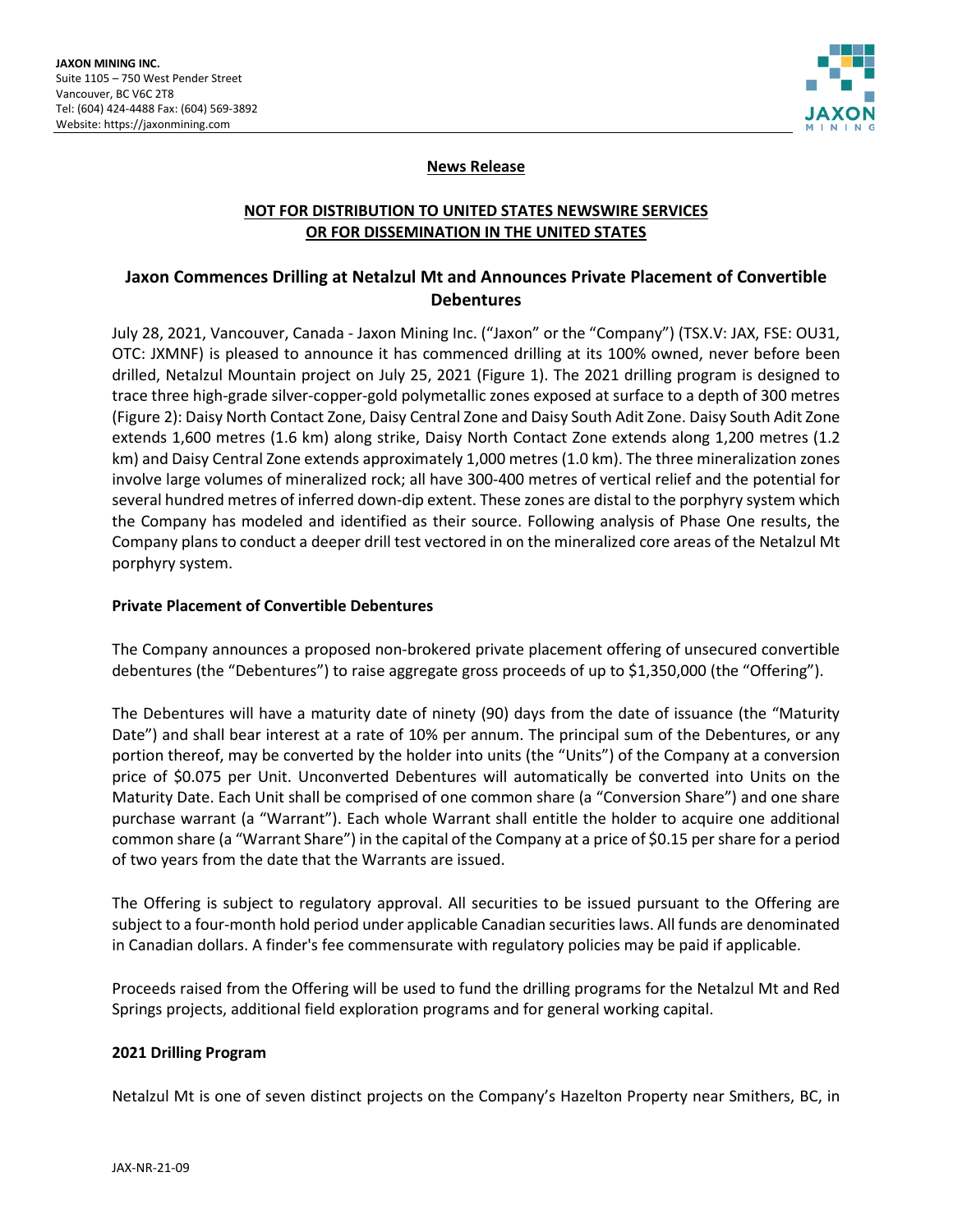the Skeena Arch, a world-class geological setting. Previous commercial mining operations in the greater Skeena Arch area include the Silver Standard deposit, the Equity Silver deposit and the Huckleberry copper porphyry deposit. The Company is currently focused on advancing the Netalzul Mt and Red Springs projects, two drill-ready targets.

## **Highlights of the 2021 Phase One Drilling Program at Netalzul Mt**

- Approximately 4,000 metres, 17 diamond drill holes from six drill pads at Daisy South Adit Zone, Daisy North Contact Zone and Daisy Central Zone (Figure 2)
- Nine drill holes from three pads to test Adit 2 and Adit 1 quartz veins zone to a depth of 50 to 250 metres (Figures 3-4). Daisy South Adit Zone reported Ag equivalent grades of up to 745 g/t for 2 metres, including Ag grades of up to 486 g/t, Au grades up to 1.40 g/t and Cu grades up to 1.40% at Adit 1 quartz veins zone; and Ag equivalent grades of up to 284 g/t, including Ag grades of up to 186 g/t, Au grades of up to 0.7 g/t and Cu grades up to 0.37% at Adit 2 quartz veins zone <https://bit.ly/3BII7g4>
- Six drill holes from two pads will test the multiple high-grade Ag-Cu-Au-Pb-Zn, Mo-W quartz veins and strong altered disseminated sulfides-bearing monzonite porphyry dykes at pads 4 and 5 at Daisy North Contact Zone to a depth of 50 to 300 metres (Figure 5), where Jaxon's 2020 prospecting program reported 2.7 g/t Au and 0.28% Cu quartz veins zone for 2 metres and up to 0.33% Mo, 0.80% W quartz veins zone for 2 metre[s https://bit.ly/2UMDxNo](https://bit.ly/2UMDxNo)
- Two drill holes from pad 6 will test the multiple high-grade Ag-Au-Cu-Mo-Pb-Zn quartz veins and fracture-filled sulfides-bearing granite porphyry at Daisy Central Zone to a depth of 50 to 300 metres (Figure 6); 2020 sample A0020734 reported 0.37 g/t Au, 93.39 g/t Ag, 0.07% Cu and 0.11 % Sb quartz veins zone for 3 metres.

Mr. John King Burns, Chairman and CEO of the Company, commented, *"Our geological team has done a phenomenal job of conducting disciplined geological modeling and systematic exploration work to prepare for this season's drilling. Phase One of the 2021 drill program at Netalzul Mt will drill-test the extent and confirm the grades of the mineralization of three zones. Each zone is large enough to contain significant volumes of metalliferous rock. Rock and soil samples from these zones contain high-grade Ag, Cu, Au, Mo, Pb, Zn, Sb and other metals. The information from these first drill tests will also confirm our view that we have vectored in on the deeper core of the porphyry system that generated the distal mineralization."*

*"The orogenic story at Red Springs is similar, but the system there is larger, thus the drilling program will require a progression of deeper holes until we can drill demonstrate the size of porphyry system that underlies the massive tourmaline breccia zone overlaying a large part of the Red Springs target area."*

*"We project that the first drilling results, as they come in, will set up the drill test of the deeper porphyry. Confirming results from any of the mineralized distal zones will give us tighter vectoring to the porphyry below. It is our objective to produce an inferred resource model at either or both Netalzul Mt and Red Springs in 2021/2022. We thank our investors and other stakeholders for their continued support, and we look forward to engaging in more formal consultation processes with our First Nations hosts and partners in the coming months."*

### **About Netalzul Mountain Project**

The Netalzul Mt project spans 119.88 km2 at the northeast corner of the Hazelton property and consists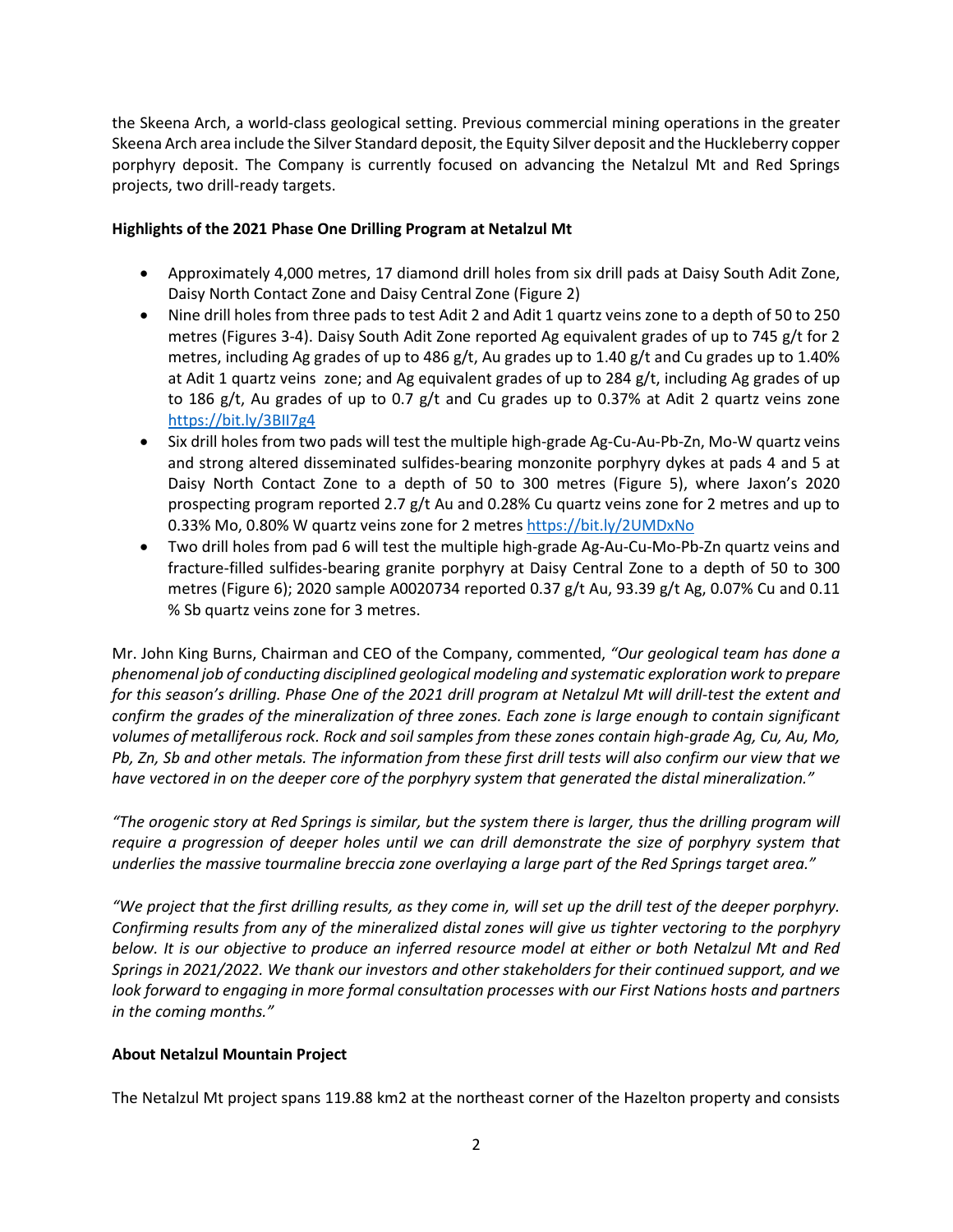of 22 claims. Netalzul is marked by surficial Ag-Au-Cu-Mo-W-Zn-Pb-Sb polymetallic occurrences. The mineralization exposed at Netalzul is analogous to the types of mineralization at the Silver Standard mine at East Hazelton and the Huckleberry porphyry mine 100 km south of Smithers. Over the last 70 years, Netalzul Mt has had an eventful staking and artisanal mining history but had not been systematically explored and drilled.

Four zones with anomalous (high) Ag, Cu, Au, Mo, Pb and Zn defined by both soils and rock sample assays (Figure 2) have been defined at Netalzul Mt:

- Daisy North Contact Zone fault/shear contact zone between granite and hornfelsed latite and within granite
- Daisy Central Zone sulfide QV zone within granite
- Daisy South Adit Zone sulfide QV zone within granite and hornfels
- Daisy East Zone porphyry related sulfide QV zone within granite
- Highest Cu in soil anomaly up to >1% at Daisy North Contact Zone; 5%, 24% and 45% of 683 soil samples with Cu > 1000 ppm, 500 ppm and 300 ppm, respectively
- Highest Ag in soil anomaly up to >100 g/t, accompanied by 0.85% Cu, 3.78 g/t Au at Daisy South Adit Zone. 24 soil samples with Ag > 10 g/t and 10% with Ag > 5 g/t
- Rock samples at Daisy North Zone contain Ag @ 5301 g/t, Zn @ 37.85%, Pb @ 29.18%, Cu @ 3.35 % and Sb @ 2.32% (EqAg @ 7055 g/t), typical IS type deposit
- Chip samples contain Ag @ 1640 g/t, Au @ 5.9 g/t, Cu @ 3.45% and Pb @ 6% (EqAg @ 2296 g/t) at Daisy South Adit Zone
- Grab samples contain Cu @ 2%, Ag @ 230 g/t and Mo @ 0.1% (EqAg @ 555 g/t) at Daisy East sulfide quartz veins within altered Cu-Mo granite



*Figure 1. First hole being drilled at pad 1, Netazlul Mt, Hazelton property, Smithers, BC*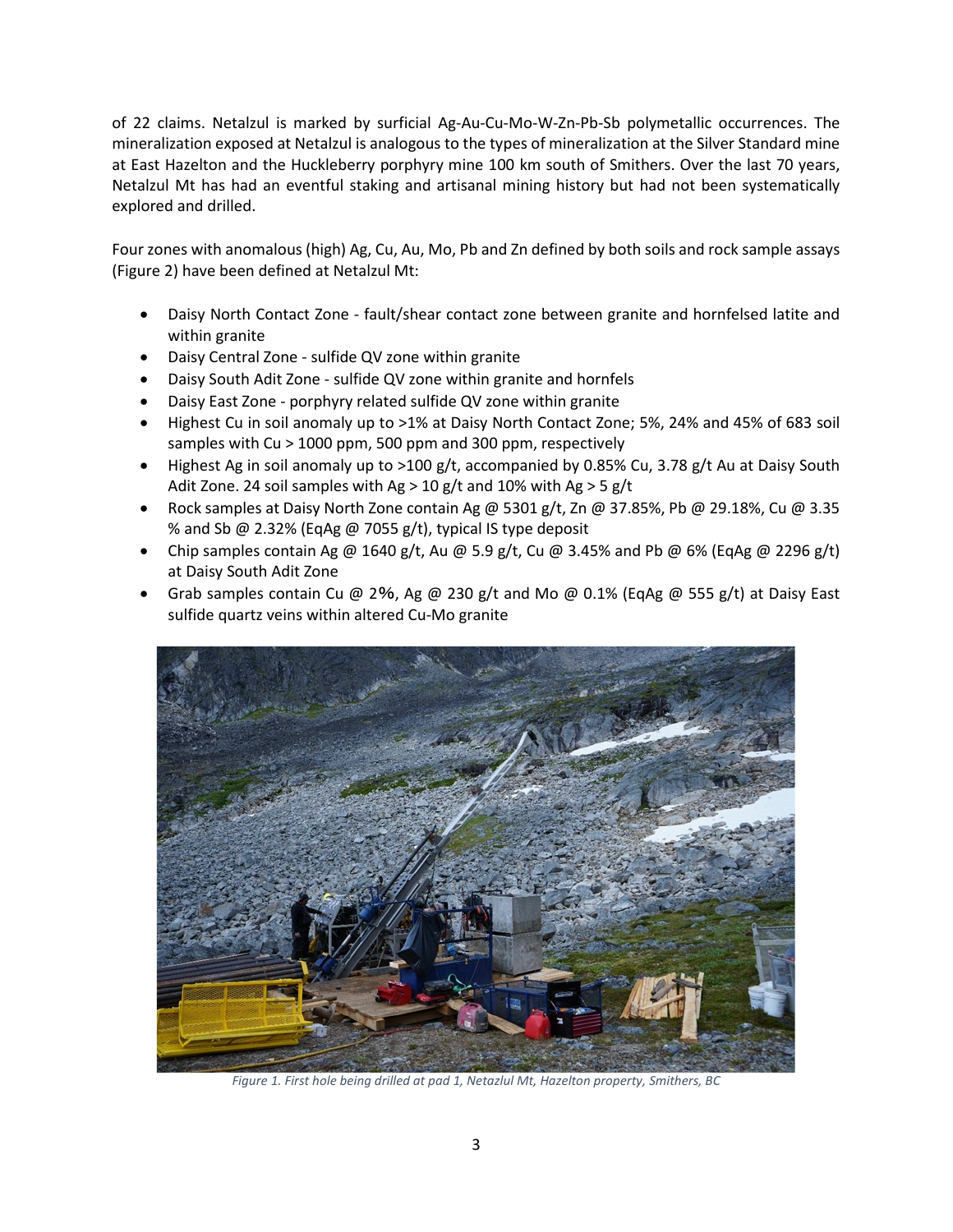

*Figure 2. Drill pad locations, mineralization zones and geology at Netalzul Mt*



*Figure 3. Three diamond drill holes will test Daisy South Adit Zone to a depth of 50 to 250 metres from surface at pad 1*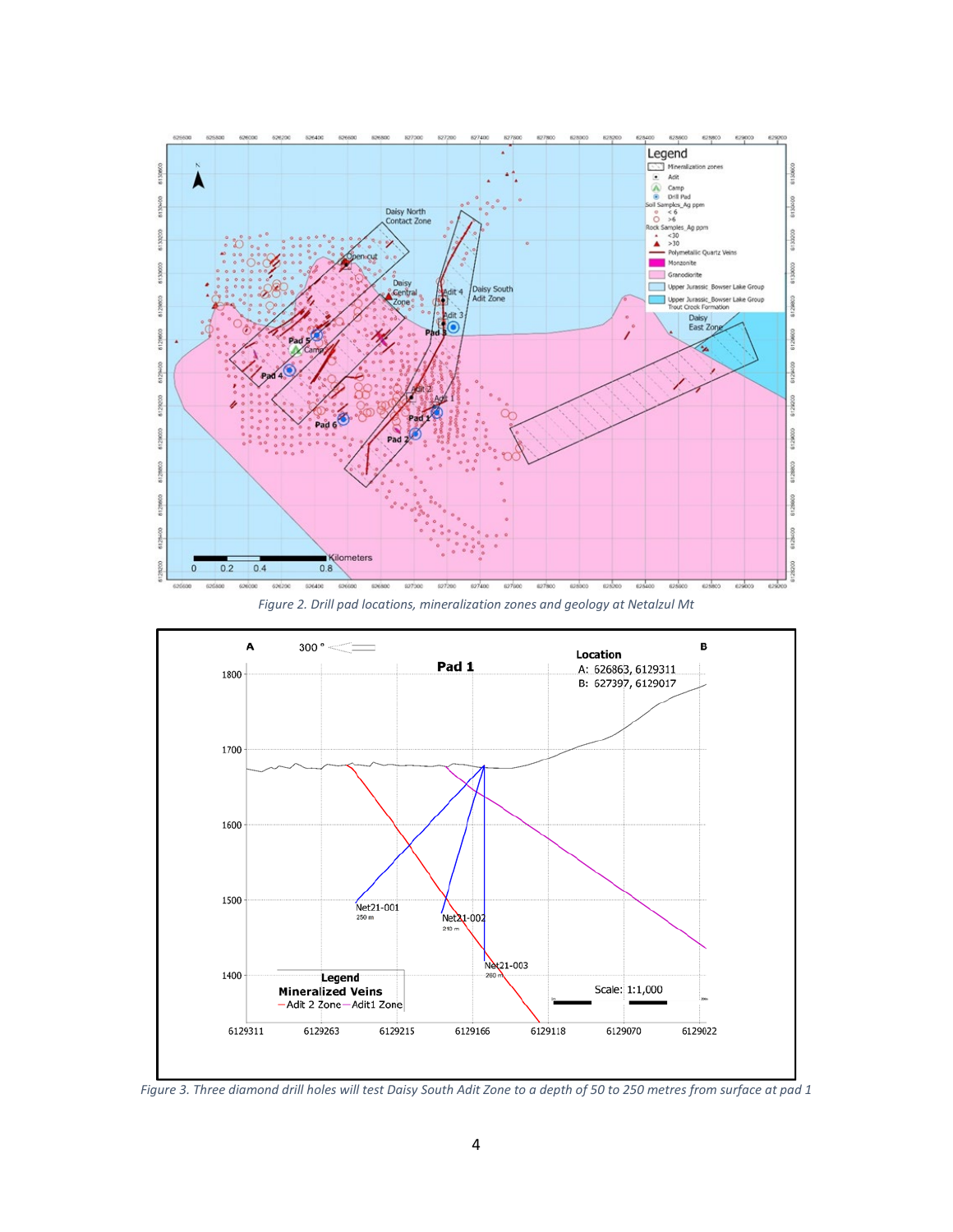

*Figure 4. Three angled diamond drill holes will test Daisy South Adit Zone to a depth of 50 to 250 metres from surface at pad 3*



*Figure 5. Three angled diamond drill holes will test multiple high-grade Mo-W and Ag-Au-Cu quartz veins at Daisy North Contact Zone to a depth of 50 to 300 metres from surface at pad 5*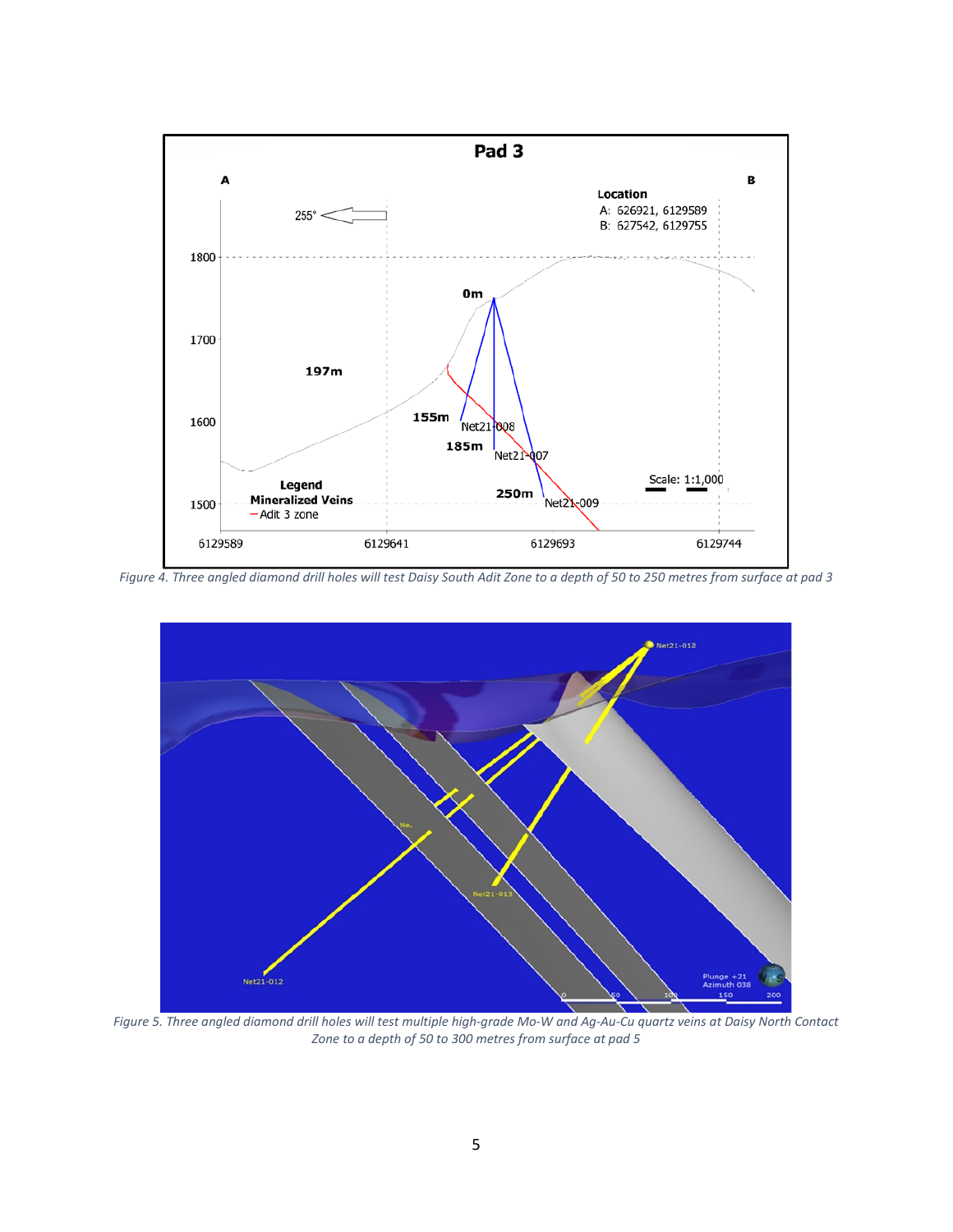

*Figure 6. Two angled diamond drill holes will test multiple high-grade Ag-Au-Cu-Mo quartz veins at Daisy Central Zone to a depth of 50 to 300 metres from surface at pad 6*

### **Qualified Person**

Yingting (Tony) Guo, P.Geo., President and Chief Geologist of Jaxon Mining Inc., a Qualified Person as defined by National Instrument 43-101, has reviewed and prepared the scientific and technical information and verified the data supporting such scientific and technical information contained in this news release.

#### **About Jaxon Mining Inc.**

Jaxon Mining is a Canadian-based exploration and development company pursuing the discoveries of commercial scale and grade Cu, Au, Ag, polymetallic projects. Jaxon focuses on overlooked and underexplored targets with deeper intervals that have not been identified or adequately explored; in areas that often have not been systematically mapped, modeled or drilled. Jaxon is currently focused on the Skeena Arch, an exceptionally orogenic and metallogenic area, in one of the most richly endowed terrains in British Columbia. The Company is preparing its 2021 drilling program to test the Netalzul Mountain and Red Springs projects on its 100% controlled Hazelton property.

ON BEHALF OF THE BOARD OF DIRECTORS JAXON MINING INC.

"*John King Burns*"

John King Burns, Chairman

For more information please contact: